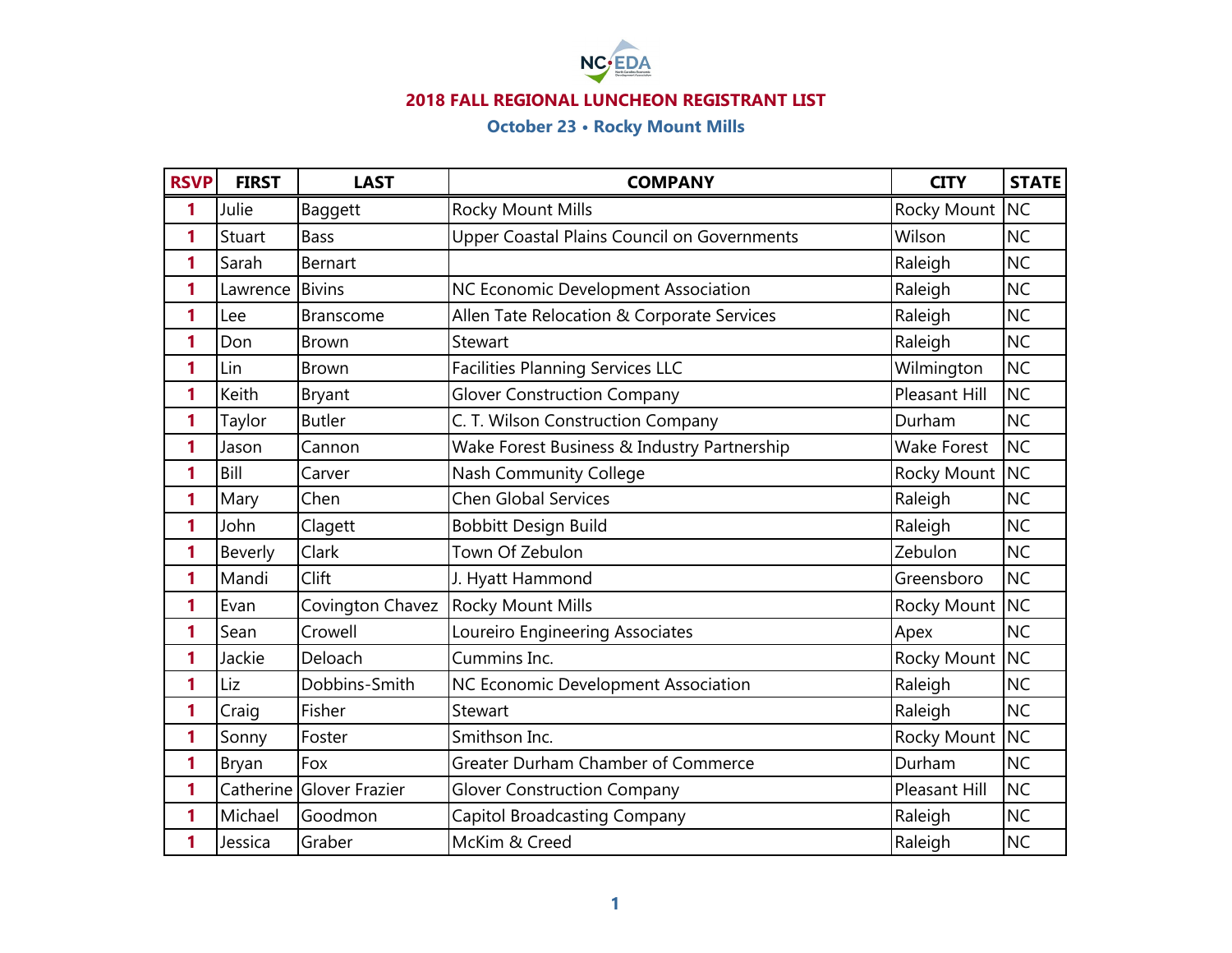

## **2018 FALL REGIONAL LUNCHEON REGISTRANT LIST**

## **October 23 • Rocky Mount Mills**

| <b>RSVP</b> | <b>FIRST</b> | <b>LAST</b>  | <b>COMPANY</b>                         | <b>CITY</b>          | <b>STATE</b> |
|-------------|--------------|--------------|----------------------------------------|----------------------|--------------|
| 1           | Emily        | Herndon      | C. T. Wilson Construction Company      | Durham               | <b>NC</b>    |
| 1           | Tim          | Hess         | <b>KCI Associates</b>                  | Raleigh              | <b>NC</b>    |
| 1           | George       | Hining       | <b>MHAworks Architecture</b>           | Durham               | <b>NC</b>    |
| 1           | Jordan       | Holt         | <b>Bordeaux Construction Company</b>   | Raleigh              | <b>NC</b>    |
| 1           | Matt         | Honeycutt    | Rocky Mount Mills                      | Rocky Mount NC       |              |
| 1           | Kathy        | Howard       | <b>Greenville Utilities Commission</b> | Greenville           | <b>NC</b>    |
| 1           | Anna         | Johnston     | Holly Springs Economic Development     | <b>Holly Springs</b> | <b>NC</b>    |
| 1           | Hannah       | Jones        | <b>NCEast Alliance</b>                 | Edenton              | <b>NC</b>    |
| 1           | Oppie        | Jordan       | Carolinas Gateway Partnership          | Rocky Mount          | <b>NC</b>    |
| 1           | David        | Joyner       | Joyner Media & Strategies Inc.         | Rocky Mount NC       |              |
| 1           | Keely        | Koonce       | Lenoir County Economic Development     | Kinston              | <b>NC</b>    |
| 1           | Irena        | Krstanovic   | Holly Springs Economic Development     | <b>Holly Springs</b> | <b>NC</b>    |
| 1           | Jason        | McLeod       | <b>ECS Southeast</b>                   | Wilmington           | <b>NC</b>    |
| 1           | Eddie        | Miller       | <b>NC Electric Cooperatives</b>        | Raleigh              | <b>NC</b>    |
| 1           | April        | Mills        | Ward and Smith                         | Raleigh              | <b>NC</b>    |
| 1           | Dave         | <b>Neill</b> | Smith Moore Leatherwood                | Raleigh              | <b>NC</b>    |
| 1           | Jim          | Nichols      | O'Brien/Atkins Associates              | Durham               | <b>NC</b>    |
| 1           | Denise       | Nowell       | Zebulon Chamber of Commerce            | Zebulon              | <b>NC</b>    |
| 1           | Sophia       | Palles       | <b>Triangle Business Journal</b>       | Raleigh              | <b>NC</b>    |
| 1           | Ryan         | Peterman     | <b>Trinity Partners</b>                | Morrisville          | <b>NC</b>    |
| 1           | Susan        | Phelps       | Nash County Government                 | Nashville            | <b>NC</b>    |
| 1           | Scott        | Roberts      | Rocky Mount Mills                      | Rocky Mount NC       |              |
| 1           | Tim          | Rogers       | Rocky Mount Mills                      | Rocky Mount NC       |              |
| 1           | Leslie       | Scott        | <b>Entrepreneurial Places LLC</b>      | Durham               | <b>NC</b>    |
| 1           | Christine    | Stanco       | Zebulon Chamber of Commerce            | Zebulon              | <b>NC</b>    |